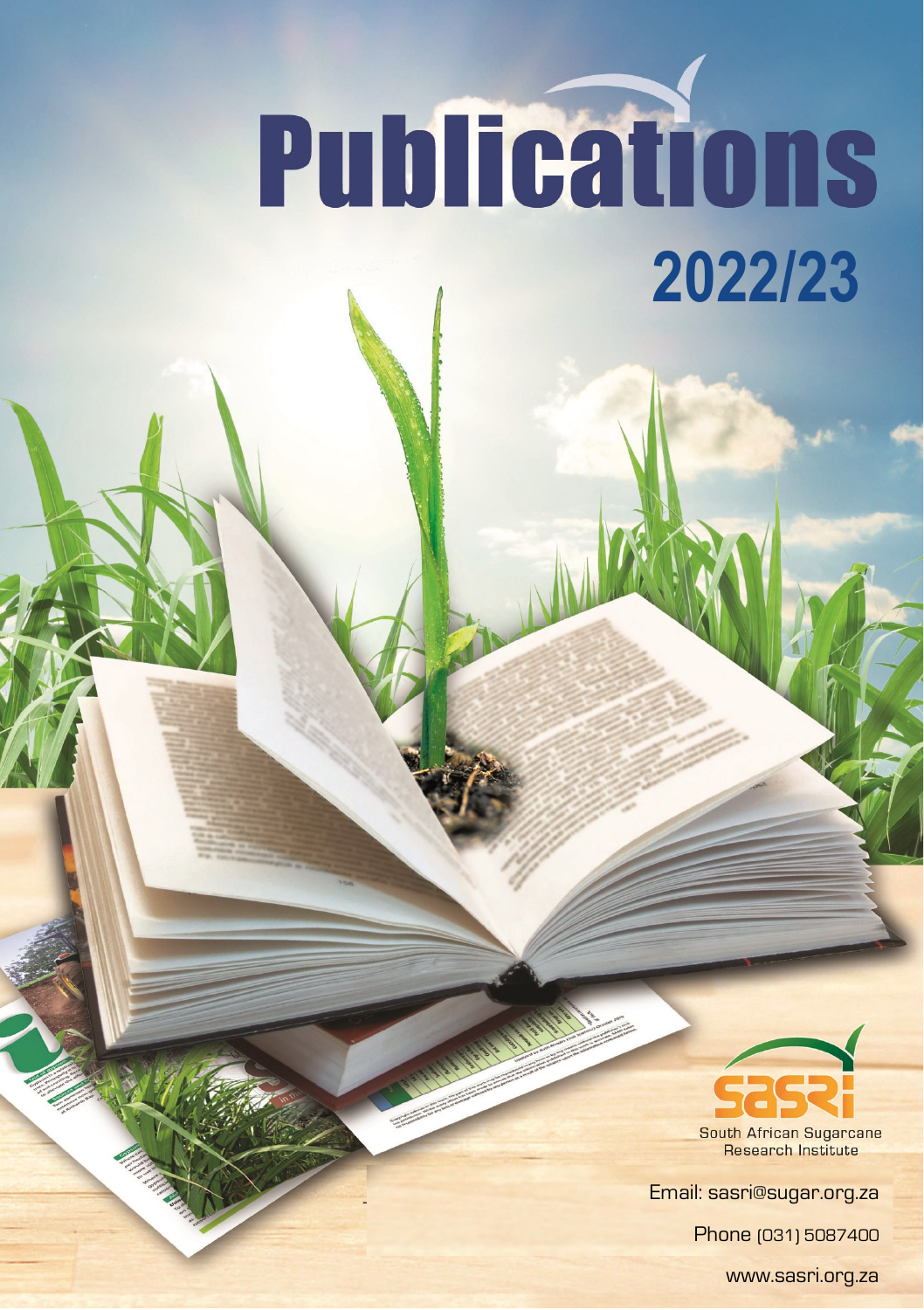*Please note: All prices for South African customers include vat.*

| <b>Printed</b><br><b>Publications</b>                                                  | <b>SA</b><br><b>INDUSTRY</b><br><b>MEMBERS</b> | <b>SA NON-</b><br><b>INDUSTRY</b><br><b>MEMBERS (incl</b><br>VAT) | <b>NON-SA</b><br><b>MEMBERS</b><br>(excl VAT) |  |
|----------------------------------------------------------------------------------------|------------------------------------------------|-------------------------------------------------------------------|-----------------------------------------------|--|
| <b>Technical manuals</b>                                                               |                                                |                                                                   |                                               |  |
| Eldana Control (2020)                                                                  |                                                | R 207.00                                                          | R 218.00                                      |  |
| Sugarcane Diseases in<br>southern Africa (2015)                                        |                                                | R 345.00                                                          | R 365.00                                      |  |
| <b>Manual of Seedcane</b><br>Production (2015)                                         |                                                | R 276.00                                                          | R 289.00                                      |  |
| Green Manuring (2010)                                                                  |                                                | R 207.00                                                          | R 218.00                                      |  |
| Weeds of South African<br>Sugar Industry (2001)                                        |                                                | R488.75                                                           | R 515.00                                      |  |
| Identification and<br>Management of Soils of<br>South African Sugar<br>Industry (1999) |                                                | R 770.50                                                          | R 810.00                                      |  |
| Soil Series of the Natal<br>Sugar Belt (1998)                                          |                                                | R 207.00                                                          | R 218.00                                      |  |
| IWM for creeping grasses<br>(2017)<br>(English or isiZulu)                             |                                                | R 264.50                                                          | R 275.00                                      |  |
| <b>Controlled Infield Traffic</b><br>in sugarcane production<br>(2022)                 |                                                | R 276.00                                                          | R 285.00                                      |  |
| Sugarcane Pests in<br>southern Africa (2019)                                           |                                                | R 264.50                                                          | R 275.00                                      |  |